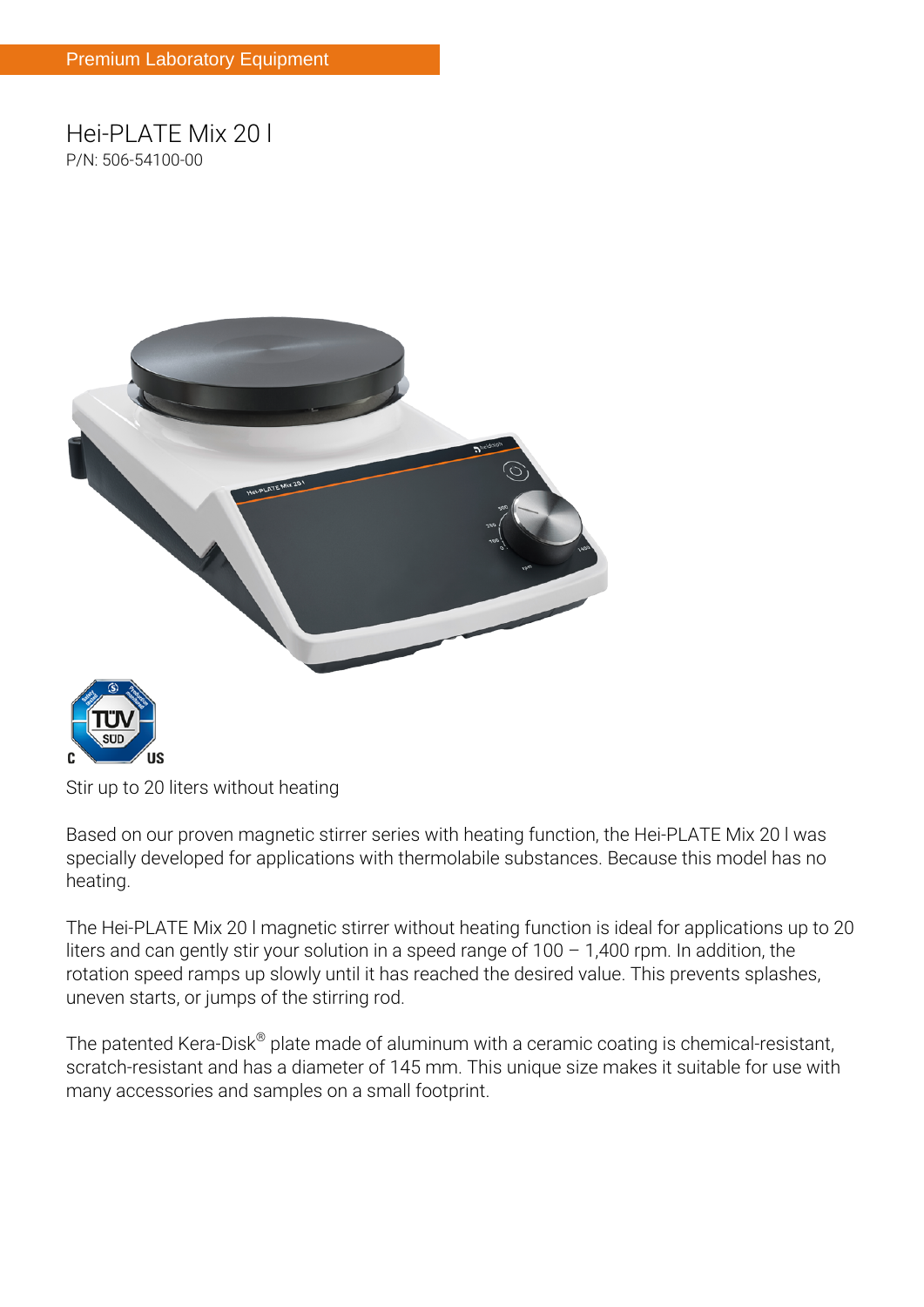## **Hei-PLATE Mix 20 l - Technical Data**

| Overheat protection             |                                                                                                  |
|---------------------------------|--------------------------------------------------------------------------------------------------|
| Analog / digital interface      |                                                                                                  |
| Permissible ambient conditions  | 5 - 31 °C up to 80 % rel. humidity, 32 - 40 °C<br>up to 50 % rel. humidity (decreasing linearly) |
| Weight                          | 3 kg                                                                                             |
| Protection class IEC 60529      | <b>IP 42</b>                                                                                     |
| Drive                           | EC-motor                                                                                         |
| Timer                           |                                                                                                  |
| Display                         |                                                                                                  |
| Rotation speed range            | $100 - 1.400$ rpm                                                                                |
| Max. stirring capacity (H\\\ O) | 201                                                                                              |
| Power input                     | 20 W                                                                                             |
| Temperature range               |                                                                                                  |
| Dimensions (w/d/h)              | 168 x 299 x 101 mm                                                                               |
| Speed accuracy                  | ± 2%                                                                                             |
| Heating power                   | $\overline{\phantom{a}}$                                                                         |
| Accuracy temperature setting    |                                                                                                  |
| External temperature sensor     |                                                                                                  |
| Temperature accuracy hotplate   |                                                                                                  |
| Residual heat indicator         |                                                                                                  |
| Max. Load                       | 25 kg                                                                                            |
| Plate diameter ø                | 145 mm                                                                                           |
| Plate material                  | Kera-Disk® (Silumin with ceramic coating)                                                        |
| <b>Operating Mode</b>           | continuous                                                                                       |
| Overvoltage Category            | $\vert$                                                                                          |
| Connection                      | $L + N + PE$                                                                                     |
| Acoustic pressure               | $<$ 50 dB (A)                                                                                    |